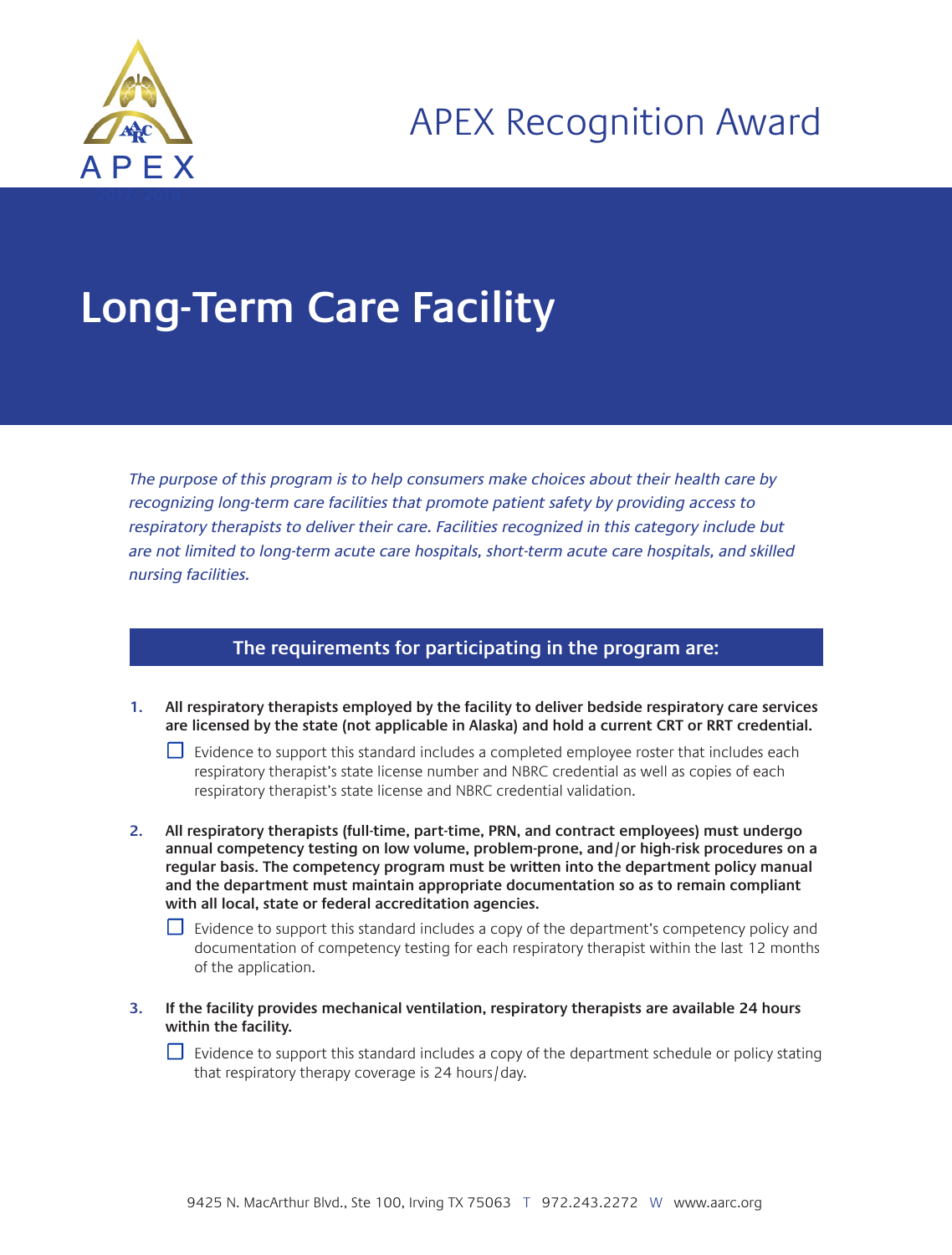- **4. Department policy prohibits the routine delivery of care to multiple patients simultaneously. The policy must include language that identifies when simultaneous therapy is acceptable and the mechanism by which the respiratory therapist triage the delivery of care.**
	- ☐ Evidence-based protocols are established, approved by medical director and utilized >75% of the time (not applicable in states where protocols are prohibited).
	- $\Box$  A department policy and procedure manual is available to staff and is driven by evidencebased practice (including references) and all policies are reviewed and/or updated at least every three (3) years.
		- o Evidence to support this standard includes a copy of the department's policy signed and dated – for simultaneous care and protocol utilization.
- **5. There must be a tool used to measure and track quality, patient satisfaction, safety, staff satisfaction and/or operational performance. At least one quality improvement (QI) project must be developed each calendar year in response to the data collected through said tool. The QI project must include active data collection with periodic and routine updates provided to department staff and executive leadership or medical director.** 
	- $\Box$  Evidence to support this standard includes proof of participation in a QI program, a copy of at least one QI project, and meting minutes showing dissemination of the project outcomes to staff, the Medical Director, and senior administration.
- **6. A Doctor of Medicine or osteopathy is designated as Medical Director of Respiratory Care Services.**

□ Evidence to support this standard includes a copy of the Medical Director's credentials and medical license.

- **7. The senior RT leader (e.g. Director, Administrative Director, Technical Director, Manager etc.) whose principle role is to lead and manage the RT department hold a current registered respiratory therapist (RRT) credential with a bachelor's degree or higher or be actively pursuing a bachelor's degree.**
	- ☐ Evidence to support this standard includes a copy of the senior respiratory therapy leader's NBRC-granted RRT credential and copy of the earned baccalaureate or higher degree or college transcript. If the leader is currently pursuing a baccalaureate degree, a copy of the college transcript is sufficient.
- **8. The senior RT leader who manages the RT department (e.g. Director, Administrative Director, Technical Director, Manager etc.) is a member in good standing of the AARC and the AARC Ambulatory & Post-Acute Care Section**
	- $\Box$  Evidence to support this standard includes the senior respiratory therapy leader's AARC number or copy of the AARC member profile showing active AARC and Ambulatory & Post-Acute Care Section membership. Adding the AARC number to the provided Excel employee roster is sufficient evidence.
- **9. At least half of the clinical staff (full-time, part-time, PRN, and contract employees) are members of the American Association for Respiratory Care.**
	- ☐ Evidence to support this standard includes the AARC number or copy of the AARC member profile showing active membership for each staff member. Adding the AARC number to the provided Excel employee roster is sufficient evidence.